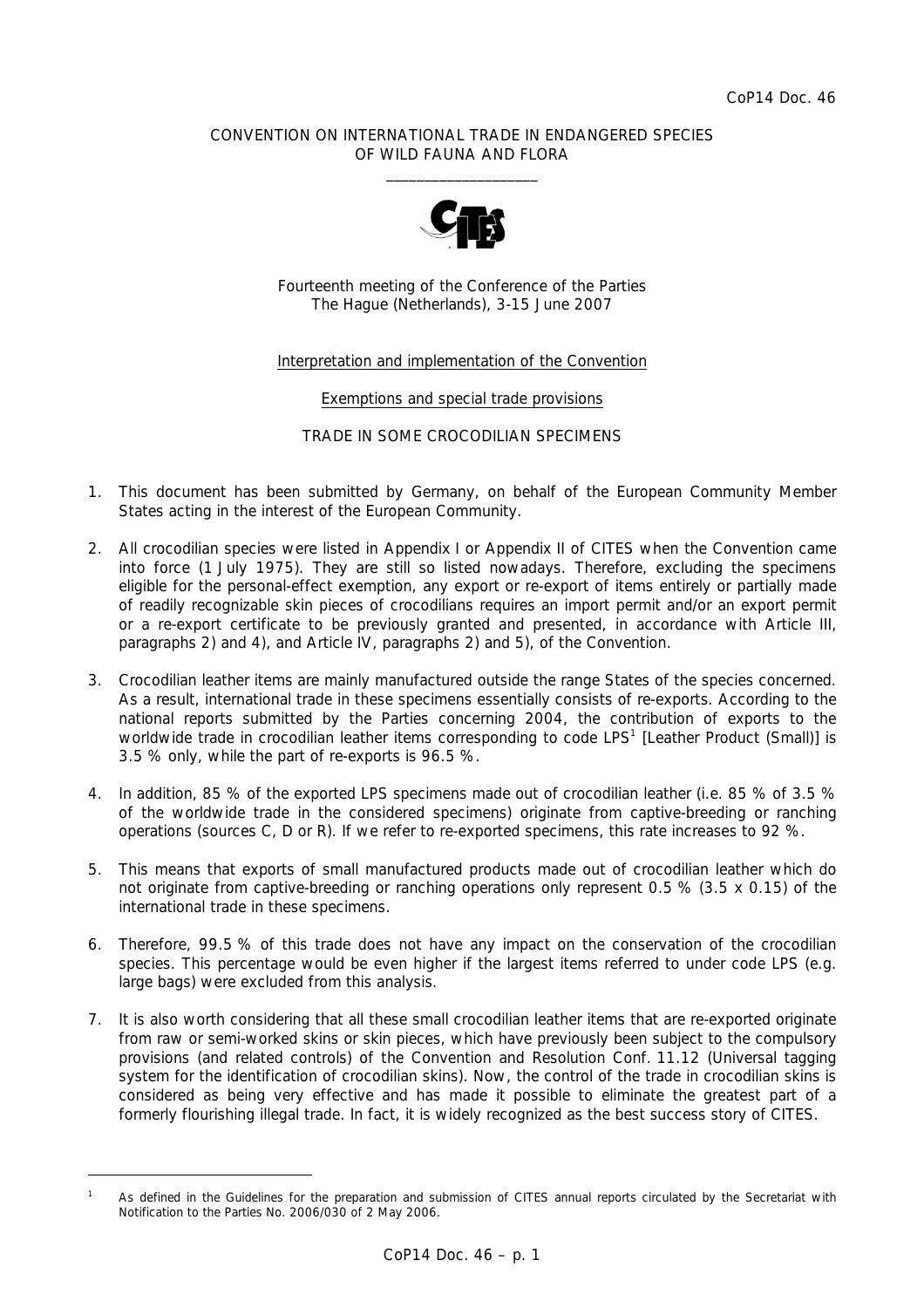- 8. In addition, leather manufacturers must generally be able to prove the origin of the skins they use, by providing either the wholesaler invoice or the import permit if they themselves imported the skins.
- 9. It results from paragraphs 6, 7 and 8 above that issuing CITES documents and controlling the trade in crocodilian leather products, in particular the small ones, has not any real impact on the conservation of the species concerned.
- 10. Despite this reality, the countries where the specimens under consideration are manufactured and traded must issue tens of thousands of re-export certificates for these specimens each year. The quantity of these documents continually increases, especially because some parts of the manufacturing process are carried out in third countries, which implies several successive re-exports and re-imports for a single specimen.
- 11. Such a huge quantity of CITES documents imposes a very significant burden on Management Authorities and Customs, whose financial and human resources are often limited. In addition, the obligation to handle and manage these documents makes the transactions unnecessarily more expensive and time consuming, sometimes quite significantly, without any effect on the crocodilian populations.
- 12. In order to ensure that the limited human and financial resources that are available can be more wisely allocated, it would be appropriate to remove unnecessary bureaucratic controls and to focus on the actual cases of concern for biodiversity conservation.
- 13. The draft decisions submitted in the annex to this document aim at establishing a working group of the Standing Committee with the task to develop a proposal to exempt the trade in small crocodilian leather goods from CITES provisions, in order to contribute to the improvement of the effectiveness of the Convention.

# COMMENTS FROM THE SECRETARIAT

- A. Leather goods (whether small or large) cannot be excluded from the provisions of the Convention as this would be contrary to the provisions of Article I, paragraph (b)(ii), of the Convention.
- B. The Secretariat believes that the passage of such goods through the formalities of trade can be facilitated by using pre-issued permits in line with the recommendations contained in Part XII of Resolution Conf. 12.3 (Rev. CoP13).